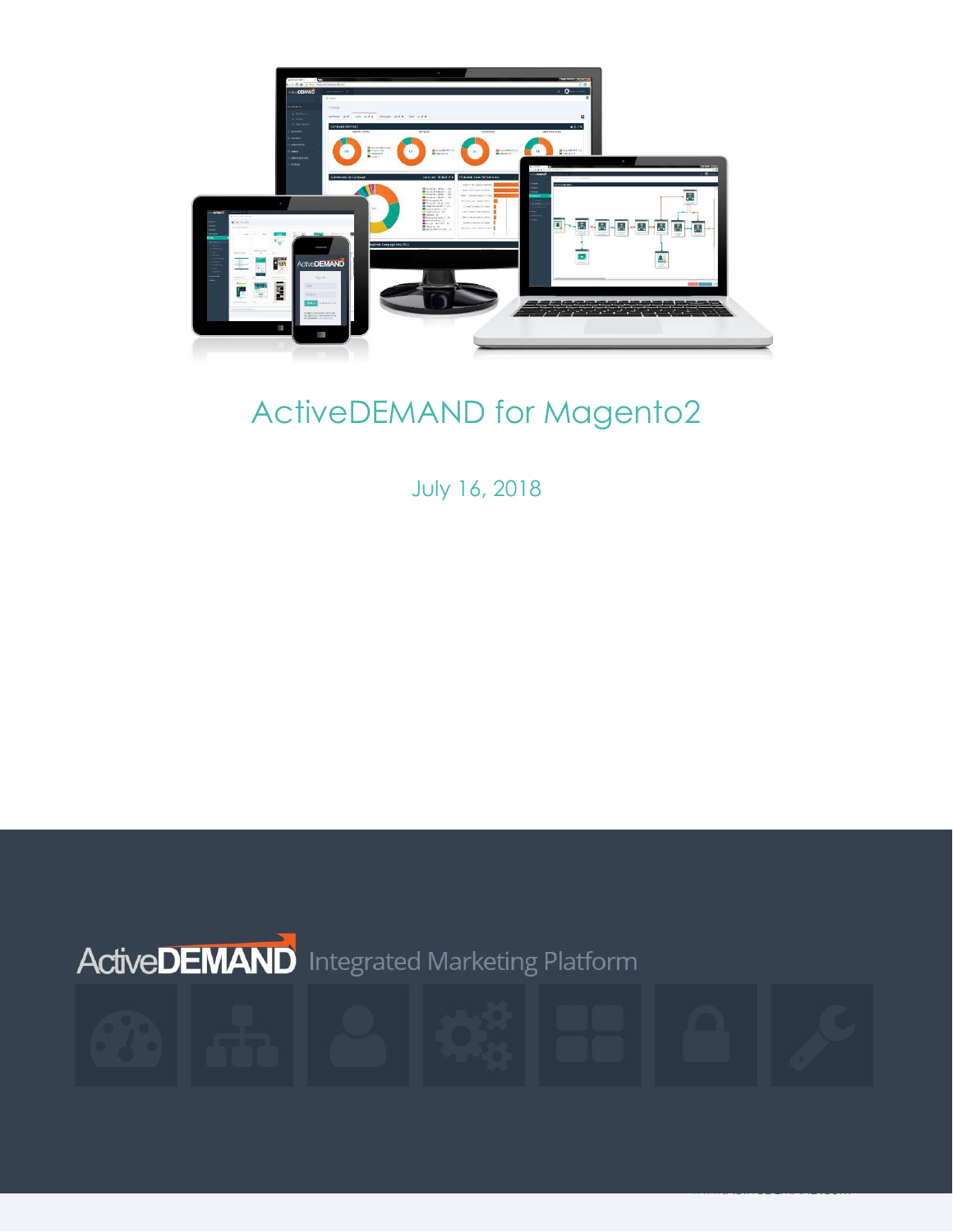

# ActiveDEMAND for Magento 2

This extension enables a seamless integration between your M2 store and the ActiveDEMAND marketing automation platform. ActiveDEMAND for Magento 2 enables you to drive demand for your products, understand what marketing initiatives are creating the most sales, and enables you to accelerate purchases with contextual content, cart abandonment sequences, and contextual popups and overlays.

#### **Capabilities**

- Cart Abandonment
	- o Drip campaigns
- Form integration
	- o On order state changes
	- o Surveys
	- Email Marketing
		- o Newsletters
		- o Product updates
		- o Surveys
		- o Special offers
- Targeted Landing Pages
	- o After purchase Survey/questionnaires (full survey form capabilities)
	- o PPC targeted pages
	- o Event registrations
- Call Tracking
	- o Offline campaign tracking
	- o PPC tracking
	- o Special offer tracking
- Social Media Posting
	- o Schedule posts around specific email campaigns
	- o LinkedIn/Facebook/Twitter
- **Reporting** 
	- o Compare social media vs PPC vs email etc channels for an event
	- o Review open rates/conversion rates/etc for every email campaign
- Customer Marketing Communications Tracking
	- o Track opt ins and unsubscribes
	- o Full marketing history (landing page visits, conversions, email opens, etc)

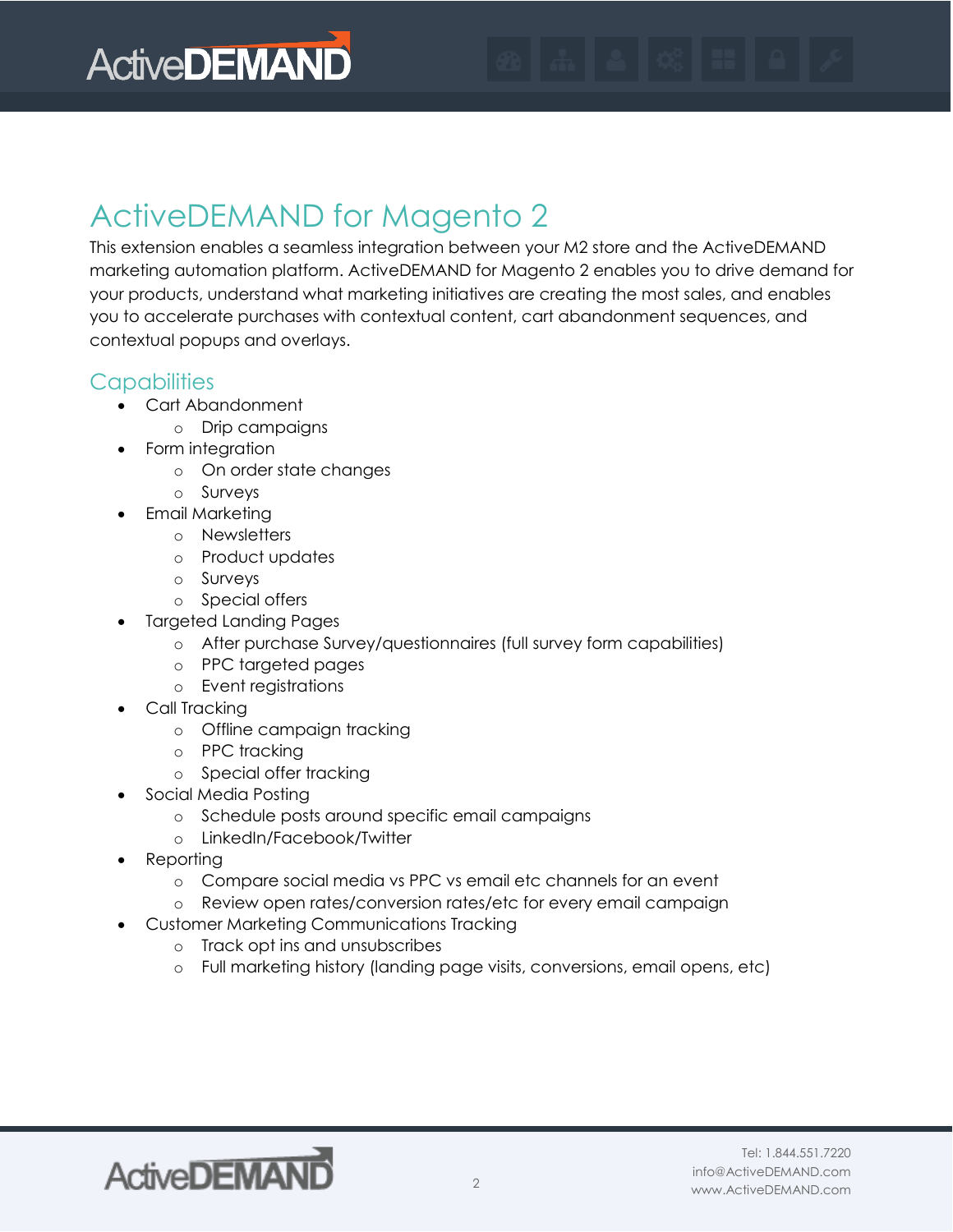# **ActiveDEMAND**

#### **Installation**

#### Manual installation:

Upload the activedemand-magento.zip file to your webserver. Unzip the file into the app/code directory.



Current zip-file contains this User\_Guide.pdf file and the Install directory. Basically, the Install folder content should be copied to the app/code/ directory.

After that, we can use 2 different methods to initialize the module in a store.

#### Using The Browser

This method requires Cron tasks set up and proper running. In case it has not performed yet — do it. You will need it further, not only while extensions installing.

So if Cron is set up correctly, just follow the path in admin panel to initialize the module:

System/ Web Setup Wizard/ Extension Manager

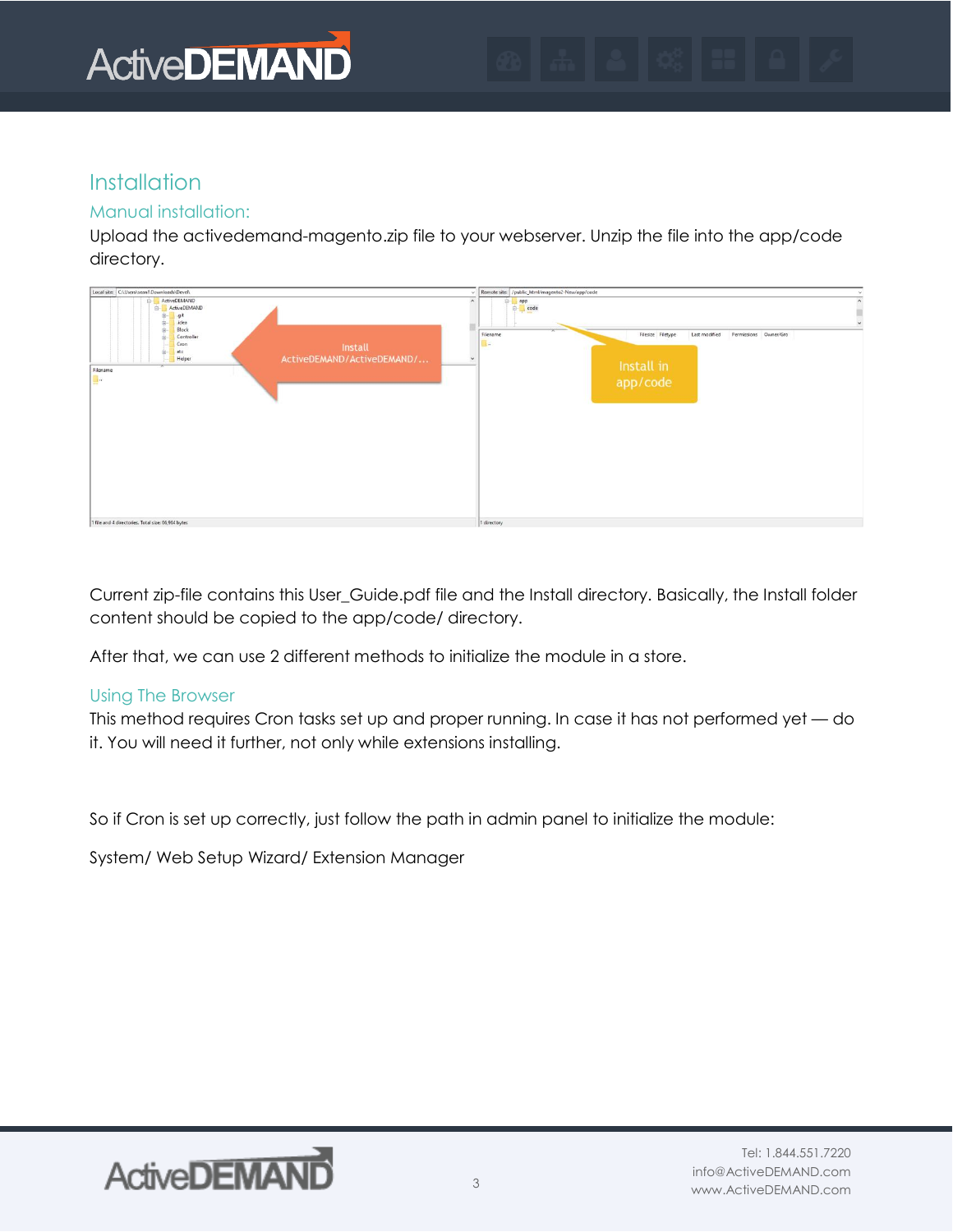#### Authentication

**Barbara** 

The plugin will require authentication using your ActiveDEMAND application API key. This can be found in your ActiveDEMAND account under

Administration->Account Settings -> Account Setup

|              | Vendor Windows A                                  |                |
|--------------|---------------------------------------------------|----------------|
| 三            | ← Home > Organizations > Vendor Windows           |                |
| $\circledR$  | Account Setup<br>Integrations<br><b>Employees</b> |                |
| a.<br>晉      | <b>Account Setup</b>                              |                |
| $\Omega_3^0$ | <b>API Key</b>                                    |                |
| 喆            | <b>BCC Email</b>                                  | <b>API Key</b> |
| $\triangle$  | your-logotbk@activedemand.me                      |                |
| û            | <b>Primary Sales Contact</b>                      |                |
|              | Joe Smith                                         |                |

Paste this in your ActiveDEMAND Magento 2 Extension API key

| CATALOG               |                     |                         |                                                         |                                                                                                                                                                        |
|-----------------------|---------------------|-------------------------|---------------------------------------------------------|------------------------------------------------------------------------------------------------------------------------------------------------------------------------|
| <b>CUSTOMERS</b>      | <b>ACTIVEDEMAND</b> | $\widehat{\phantom{a}}$ | <b>ActiveDEMAND Settings</b>                            |                                                                                                                                                                        |
| ч<br><b>MARKETING</b> | Settings            |                         |                                                         | Please, pay attention: When you change plugin options it is better to clear Magento 2 cache after that to make sure<br>[store view] that every change will be applied. |
| 圖<br><b>CONTENT</b>   | <b>GENERAL</b>      | $\checkmark$            | <b>Enable Module</b><br>[store view]                    | Yes                                                                                                                                                                    |
| u.<br><b>REPORTS</b>  | <b>CATALOG</b>      | $\checkmark$            | <b>ActiveDEMAND API Key</b><br>[store view              |                                                                                                                                                                        |
| 伵                     | <b>CUSTOMERS</b>    | $\checkmark$            |                                                         | You can get your API key at ActiveDEMAND personal cabinet.                                                                                                             |
| <b>STORES</b>         | <b>SALES</b>        | $\checkmark$            | <b>Enable Popup Pre-Loading?</b><br><b>Istore view1</b> | N <sub>o</sub>                                                                                                                                                         |

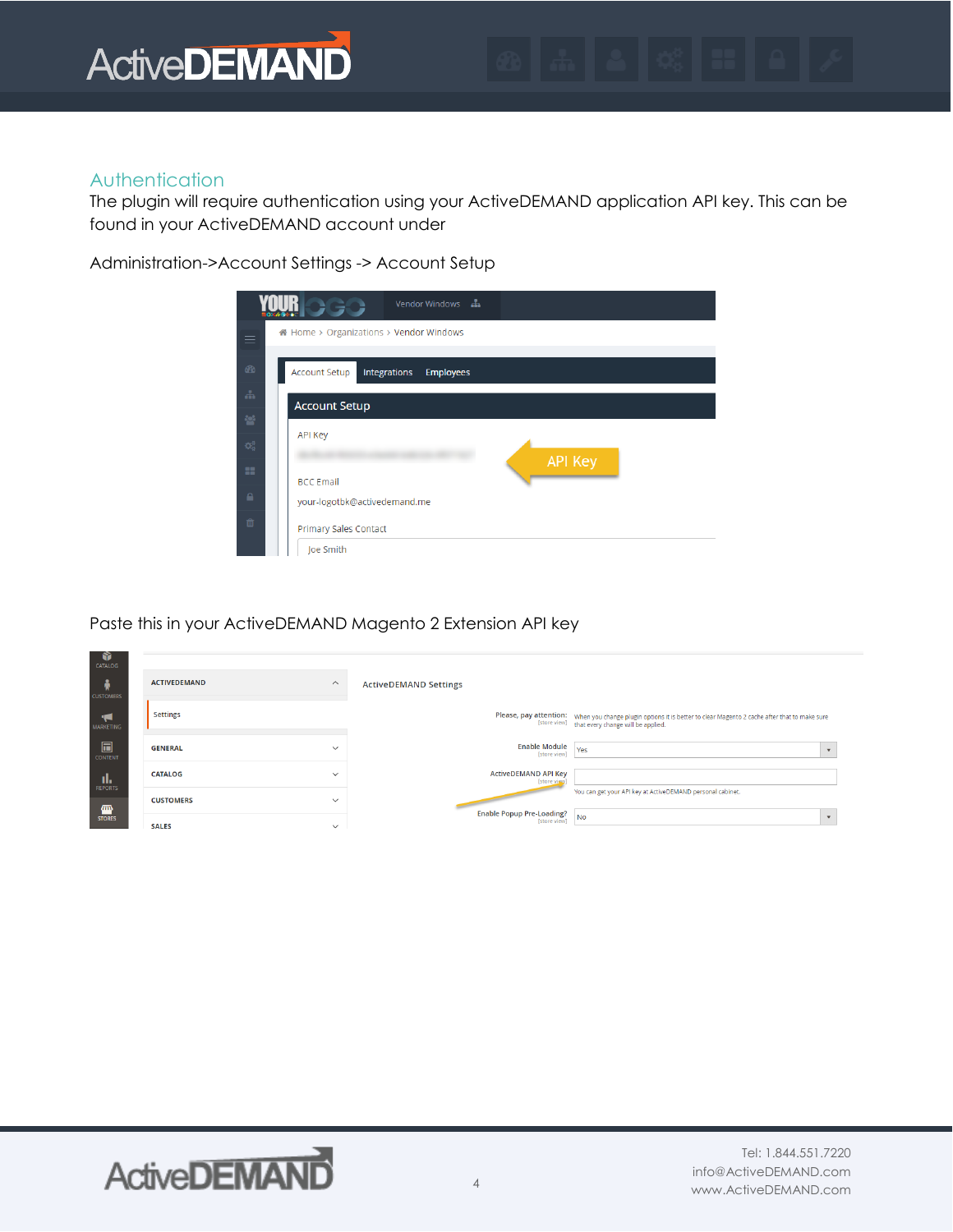

#### Settings:

#### **ActiveDEMAND Settings**

| Please, pay attention:<br>[store view]                                                | When you change plugin options it is better to clear Magento 2 cache after that to make sure<br>that every change will be applied.                                                                                           |                         |
|---------------------------------------------------------------------------------------|------------------------------------------------------------------------------------------------------------------------------------------------------------------------------------------------------------------------------|-------------------------|
| <b>Enable Module</b><br>[store view]                                                  | Yes                                                                                                                                                                                                                          | ٠                       |
| <b>ActiveDEMAND API Key</b><br>[store view]                                           |                                                                                                                                                                                                                              |                         |
|                                                                                       | You can get your API key at ActiveDEMAND personal cabinet.                                                                                                                                                                   |                         |
| 3<br><b>Enable Popup Pre-Loading?</b><br>[store view]                                 | <b>No</b>                                                                                                                                                                                                                    | $\overline{\mathbf{v}}$ |
| <b>Enable Content Pre-Loading?</b><br>[store view]                                    | <b>No</b>                                                                                                                                                                                                                    | v                       |
|                                                                                       | You need to uncheck this if you want to use caching.                                                                                                                                                                         |                         |
| Use Theme CSS for ActiveDEMAND Forms<br>[store view]                                  | <b>No</b>                                                                                                                                                                                                                    | $\overline{\mathbf{v}}$ |
| Use Theme CSS for ActiveDEMAND Dynamic Blocks<br>[store view]                         | <b>No</b>                                                                                                                                                                                                                    | $\overline{\mathbf{v}}$ |
| On Order:<br>[store view]                                                             | Do nothing                                                                                                                                                                                                                   | $\overline{\mathbf{v}}$ |
|                                                                                       | Note: The selected ActiveDEMAND Form must have [First Name]-[Last Name]-[Email<br>Address*]-[Order Value]-[Order State Change]-[Order ID] as the first 6 fields. Ensure that<br>only the [Email Address*] field is required. |                         |
| O<br>Submit Forms to ActiveDEMAND when an order status<br>changes to:<br>[store view] | Pending                                                                                                                                                                                                                      |                         |
|                                                                                       | Processing                                                                                                                                                                                                                   |                         |
|                                                                                       | On Hold<br>Complete                                                                                                                                                                                                          |                         |
|                                                                                       | Canceled                                                                                                                                                                                                                     |                         |
|                                                                                       | Closed                                                                                                                                                                                                                       |                         |
|                                                                                       | Suspected Fraud                                                                                                                                                                                                              |                         |
|                                                                                       | <b>Pending Payment</b>                                                                                                                                                                                                       |                         |
|                                                                                       | <b>Pending Review</b>                                                                                                                                                                                                        |                         |
|                                                                                       | Open                                                                                                                                                                                                                         |                         |
|                                                                                       | Use Ctrl or Shift + Click to select several options.                                                                                                                                                                         |                         |
| <b>Abandoned Cart:</b><br>[store view]                                                | Do nothing                                                                                                                                                                                                                   | $\overline{\mathbf v}$  |
|                                                                                       | Note: The selected ActiveDEMAND Form must have [First Name]-[Last Name]-[Email<br>Address*]-[Product Data] as the first 4 fields. Ensure that the [Product Data] field is a text<br>area.                                    |                         |
| Send Stale carts to ActiveDEMAND after it has sat for:                                |                                                                                                                                                                                                                              |                         |
| [store view]                                                                          | hour(s).                                                                                                                                                                                                                     |                         |



Tel: 1.844.551.7220 info@ActiveDEMAND.com Example 2011 Million Communicative DEMAND.com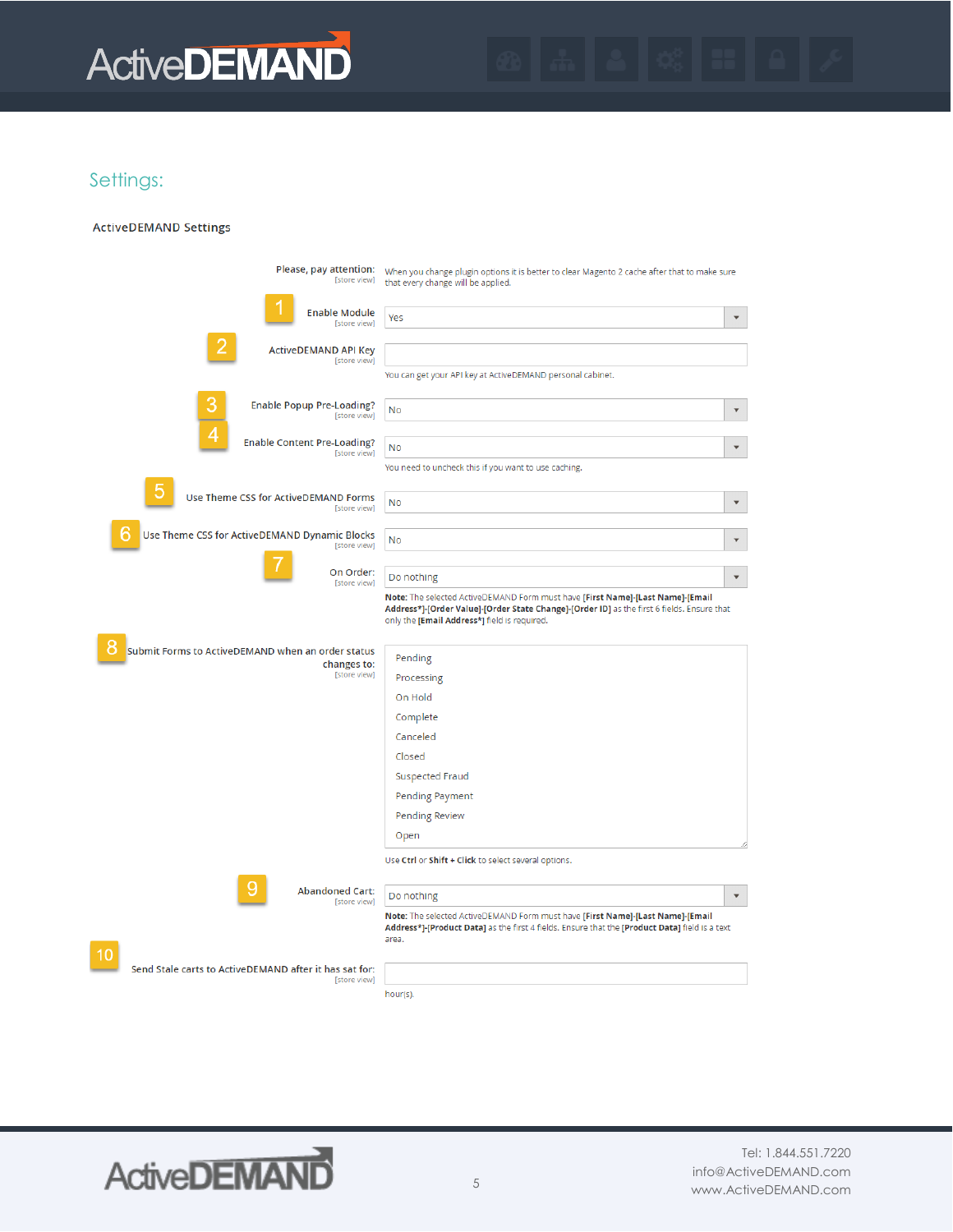

- 1. Enable: Enables the plugin
- 2. ActiveDEMAND API key: this is the ActiveDEMAND Application API key found within your ActiveDEMAND account.
- 3. Enable Popup Pre-Loading: this preloads the popup before the page leaves the server. This is used if the majority of your visitors are using slow internet connections and you have page caching off. There are very few scenarios where this should ever be enabled. **Recommendation: NO**
- 4. Enable Content Pre-Loading: This setting controls the server side pre-load of forms and content blocks. Unlike popups which, by default are latent, delaying content can give a negative impression.

Recommendation: Test with disabled, if the experience is good, leave it disabled. 5. Use Theme CSS for ActiveDEMAND Forms: Setting this will strip all CSS from the

- ActiveDEMAND forms that are injected using the Magento 2 Widgets. **Recommendation: NO**
- 6. Use Theme CSS for ActiveDEMAND Dynamic Blocks: Setting this strips all CSS from ActiveDEMAND dynamic blocks.

#### **Recommendation: NO**

- 7. On Order: This allows you to configure a post back to an ActiveDEMAND form on order state changes. You will have to set up an ActiveDEMAND form that has the following form fields defined (and in this order):
	- [First Name]
	- [Last Name]
	- [Email Address\*]
	- [Order Value]
	- [Order State Change]
	- [Order ID]
- 8. Submit Forms to ActiveDEMAND when an order status changes to: This allows you to select which order status changes will trigger a call to the form configured in item [7]
- 9. Abandoned Cart: This allows you to select a configured form in ActiveDEMAND to post to when a cart has been abandoned. The ActiveDEMAND form has to have the following form fields
	- **[First Name]**
	- **[Last Name]**
	- **[Email Address\*]**
	- **[Product Data]** ensure this field is a text area.
- 10. Send Stale carts to ActiveDEMAND after it has sat for: This sets the timeout for an abandoned cart. Note, abandoned carts will only be posted to AD for users with magento accounts.

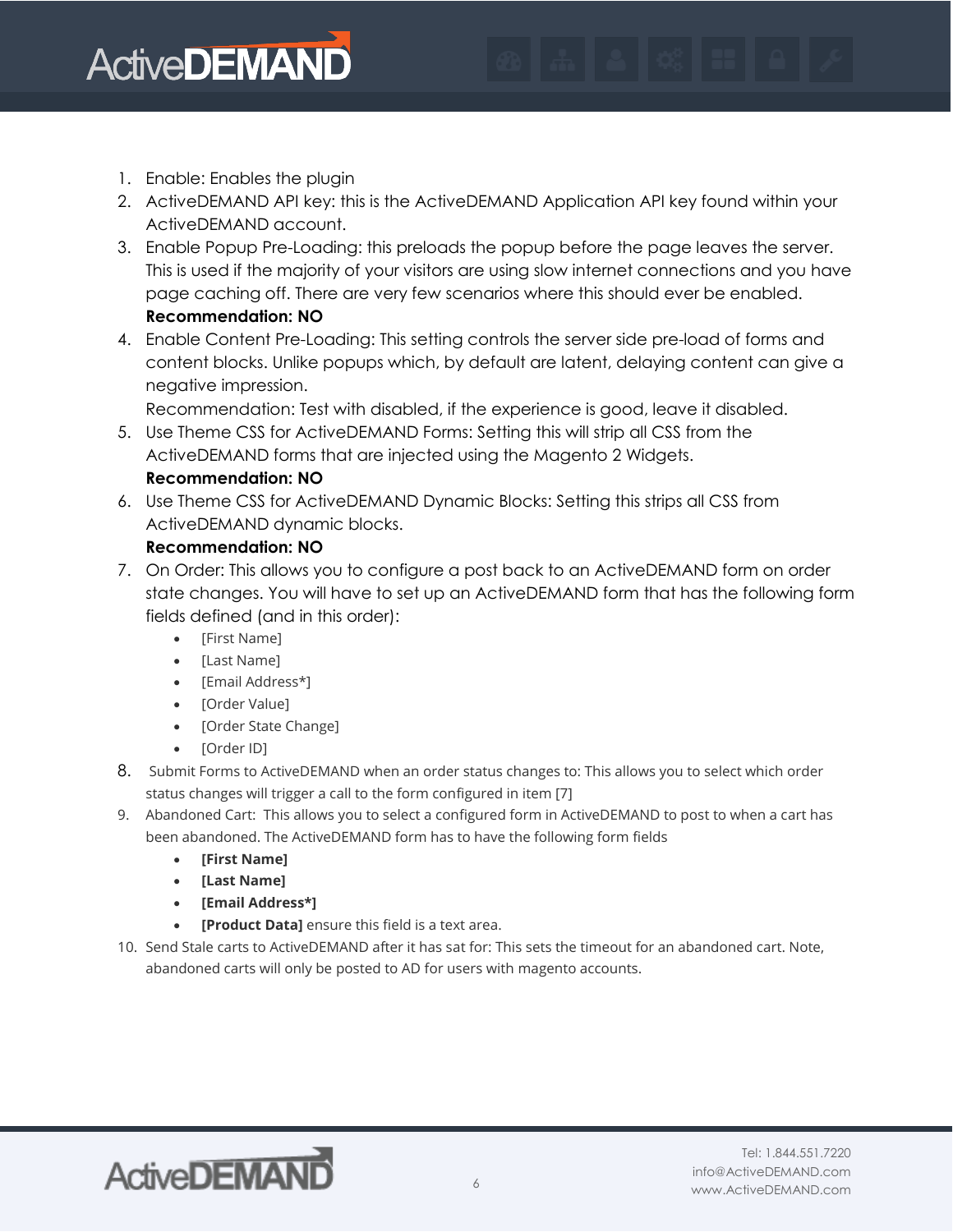

#### **Caching**

ActiveDEMAND is a dynamic content system. Dynamic content and page caching are mutually exclusive concepts. You cannot have both page caching AND dynamic content. Therefore, we strongly recommend **shutting off page caching** on your site when using ActiveDEMAND.

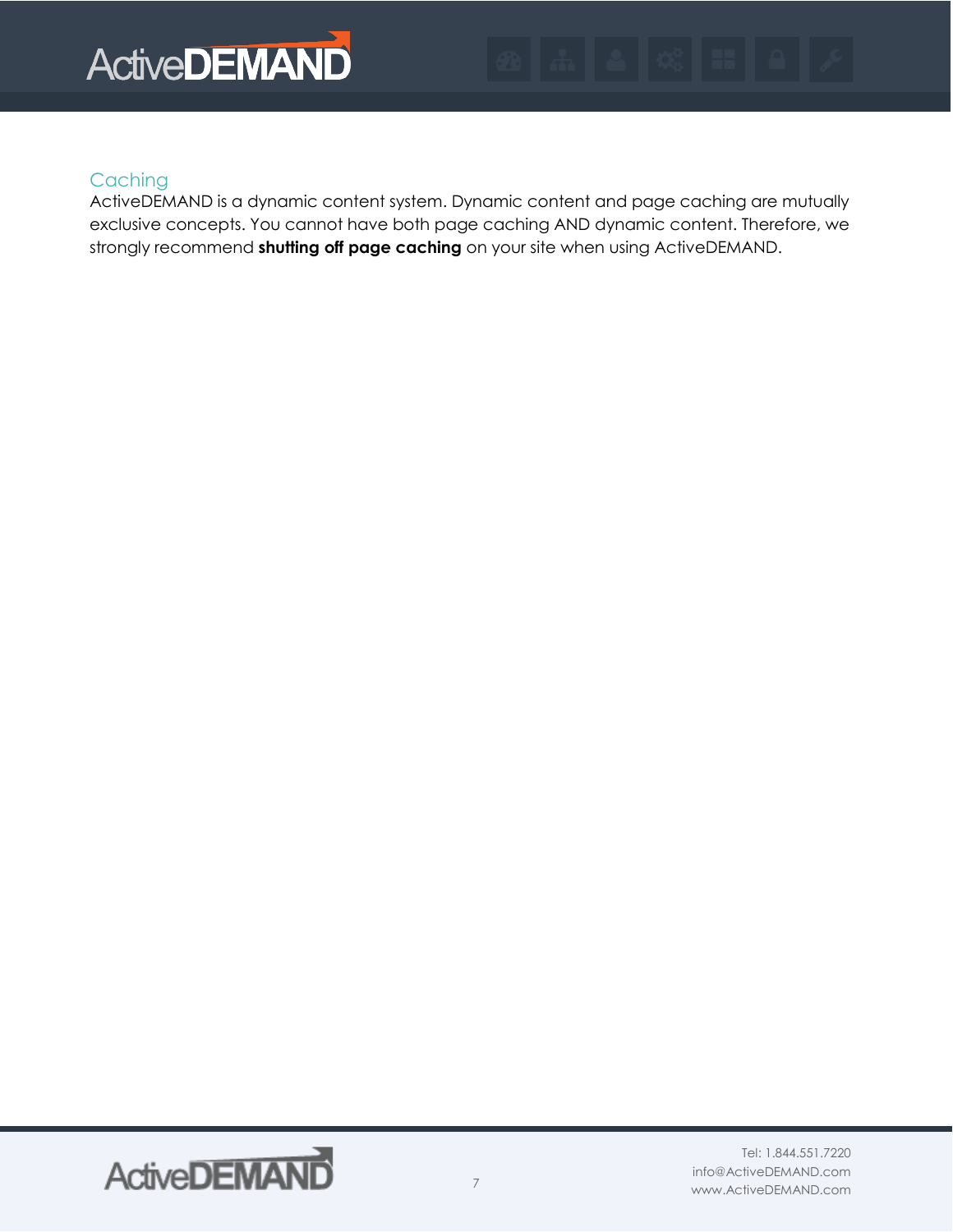

#### What Others Are Saying\*\*\*\*\*

"ActiveDEMAND does a lot of smart stuff that other platforms don't."

- Adriel M., Partner, Top Draw



# ☆☆☆☆☆

Updated On November 20, 2015



#### What do you like best?

ActiveDEMAND templates are awesome. I like that I can configure different base brands and then apply the brand to my email campaigns, landing pages, autoresponders, etc. The branding helps keep things consistent and looking great. The call tracking feature is also very good. I am able to get more insight into what marketing campaigns are generating phone calls versus those that are not. The reporting is very robust so I can see how my efforts are impacting the bottom line.



#### ActiveDEMAND is like having my very own marketing department ☆☆☆☆☆

Validated Review **O** Verified Current User

**O** Verified Current User

Updated On November 20, 2015

### $\cap$

**1** Review<br>Source

#### What do you like best?

ActiveDEMAND templates are awesome. I like that I can configure different base brands and then apply the brand to my email campaigns, landing pages, autoresponders, etc. The branding helps keep things consistent and looking great. The call tracking feature is also very good. I am able to get more insight into what marketing campaigns are generating phone calls versus those that are not. The reporting is very robust so I can see how my efforts are impacting the bottom line.

#### \*\*\*\*\*

"Simple to implement and execute marketing automation campaigns. New functionality added all the time. Excellent customer service!"

- Carl H., Chief Commercial Officer, RelinkLabs